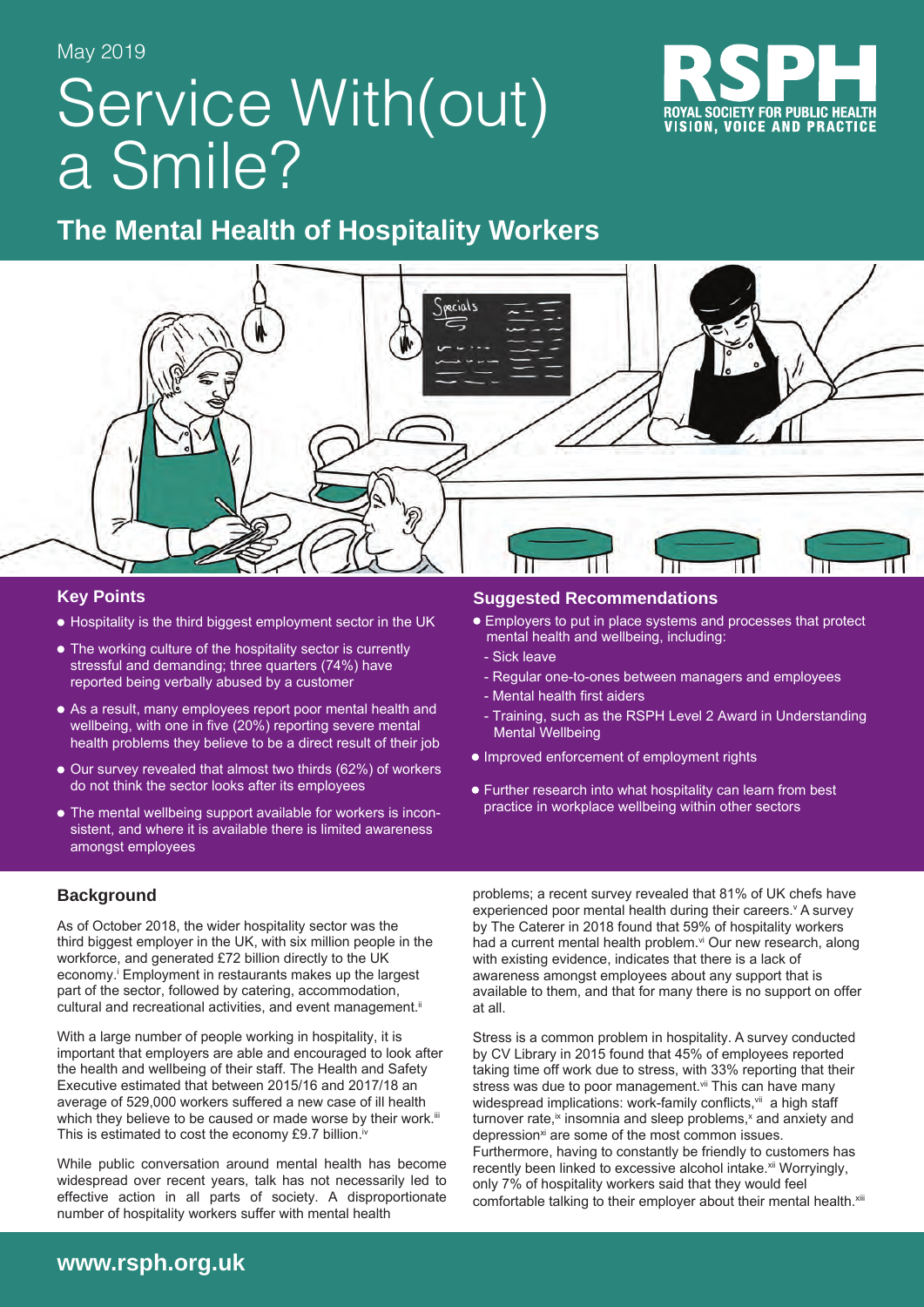

### **What is the sector doing to address these issues?**

A number of hospitality employers and groups have taken steps to counteract these trends and support employee mental health and wellbeing.

- Hospitality Action introduced an Employee Assistance Programme in 2014, designed specifically to provide specialist, independent and confidential advice, support and assistance.<sup>xiv</sup> Employers can sign up if they wish, but it is a voluntary scheme.
- Pizza Hut partnered with Mental Health UK in 2016, and alongside raising money for the charity, they launched an internal wellness programme, offering practical and emotional support to staff.xv
- The Benevolent, the drinks industry charity, launched their campaign #NotAlone in January 2018. #NotAlone aims to encourage free speech about mental health issues within the workplace, creating a stigma-free environment.xvi
- Healthy Hospo, a not-for-profit community interest company, run Wellness Workshops on mental and physical health; they joined with Unilever to provide mental health training as part of the FairKitchens project; and they have a partnership with Love Drinks to run health and wellness programmes for UK bartenders and managers.<sup>xvii</sup>
- In 2018 UK Hospitality and Unite the Union published guidance on fair distribution of tips. xviii
- Well Grounded Jobs, a coffee training academy, mentor trainees to look after their own mental health, alongside providing technical training.xix
- Me, Myself in Mind run classes on stress reduction techniques, mindfulness and mental health awareness, specifically for the hospitality industry.<sup>xx</sup>
- The mental health charity Mind has worked in partnership with The Royal Foundation to create a Mental Health at Work gateway; this is a portal for employers and employees from any industry to access for advice, resources and training.<sup>xxi</sup>
- The social campaign group Time to Change works to improve attitudes to mental health. Employers can sign up to the Employer Pledge; this is a commitment to change how employers and employees think and act about mental health in the workplace, and to make sure that employees who are facing these problems feel supported.<sup>xxii</sup>

Internationally, the situation is not dissimilar to the UK. Industry organisations promote mental health support, such as Not 9 to 5 in Canada,<sup>xxiii</sup> and Chefs with Issues in the US.<sup>xxiv</sup> However, as with the UK bodies, programmes are voluntary and sporadic across the industry.

### **What did we find from our research?**

- Three quarters (74%) have experienced verbal abuse from a customer
- Eighty-four percent reported increased stress as a direct result of their job
- One in five (20%) have a severe mental health problem that they believe is related to work

While these initiatives are very welcome steps, provision of mental wellbeing support is still patchy and inconsistent across the wider sector, and the prevalence of mental health problems in the workforce remains concerning. We conducted an online questionnaire of 743 hospitality workers using SurveyMonkey from March 18th to May 6th.<sup>1</sup> The sector the largest number of respondents worked in was catering (72%); 35% of those who worked in catering worked in a restaurant, 30% worked in a pub and 15% worked in a café. Nearly three quarters (74%) had worked in hospitality for more than three years, and almost all (99%) were based in the UK.

Although nearly half (45%) rated their experience of working in hospitality as mostly positive, the vast majority (81%) had been negatively affected by something that happened at work. In fact, over half (55%) had experienced a negative event at work within the past month.

### **The ten most common examples of mistreatment at work were:**

- Verbal abuse from a customer (74%)
- $\bullet$  Insufficient breaks (62%)
- Inadequate management (61%)
- Difficult working relationships (57%)
- Verbal abuse from a manager (43%)
- Unfair distribution of tips (43%)
- No overtime payment or time off in lieu (42%)
- Verbal abuse from a co-worker (41%)
- Substandard working conditions (38%)
- Not being allowed to take leave (33%)

Only 4% of respondents reported not having experienced any mistreatment at work.

1. The limitations of the survey should be acknowledged – the sample is not representative due to self-selection bias, and the sample size is a limiting factor.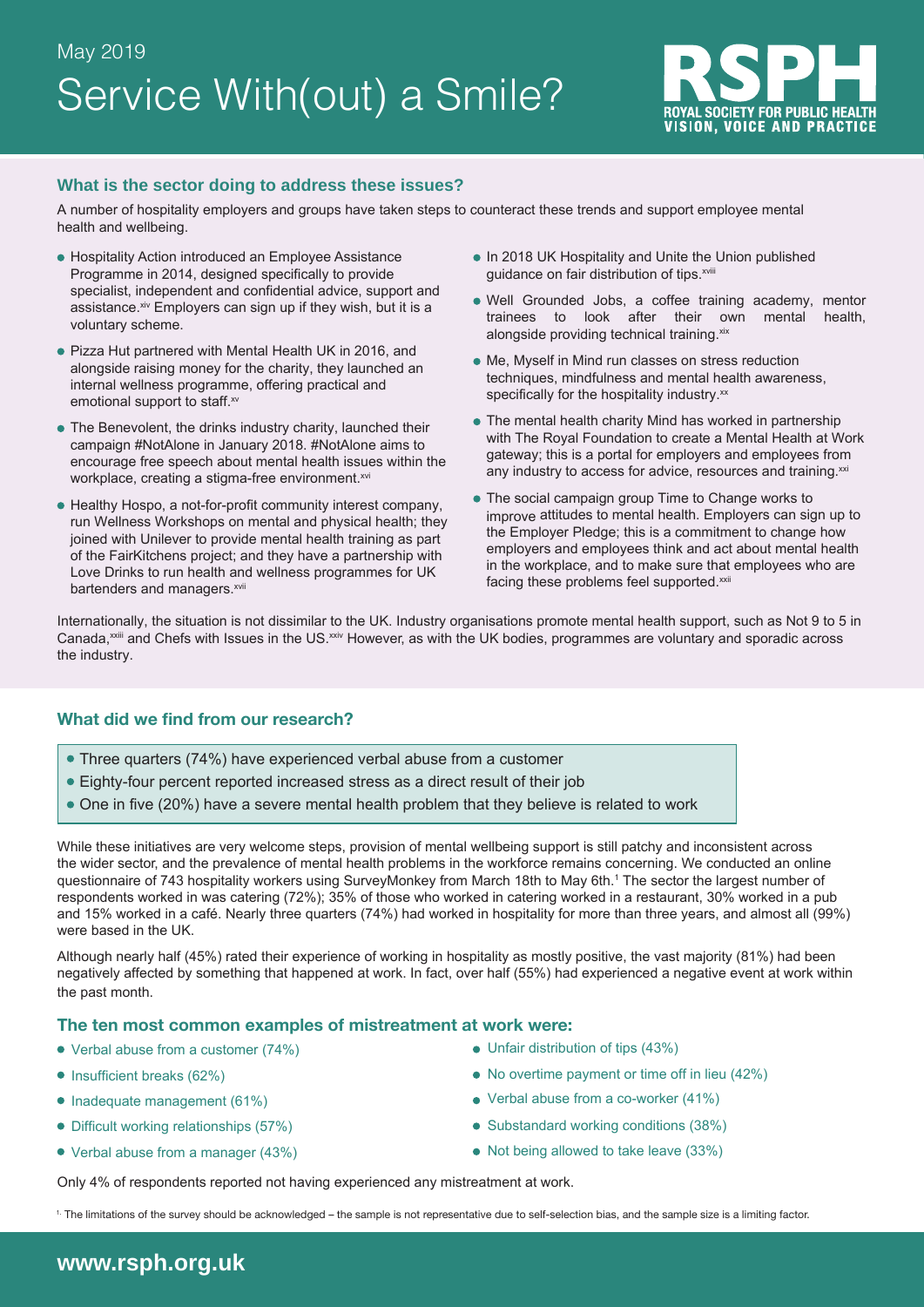# Service With(out) a Smile? May 2019



The consequences of mistreatment at work affect mental health, physical health, and wider aspects of life.

**The ten most common repercussions experienced by hospitality workers, that they believe are directly related to their job, were:**



Worryingly, nearly one quarter (24%) of respondents required medical or psychological help, and one fifth (20%) reported having a severe mental health problem. Only 3% of respondents reported not having experienced effects on their health and wellbeing due to their job.

There are clearly problems in the workplace that impact employees in their personal lives, and 41% of respondents said they did not feel they had been supported through negative experiences at work by their employer. In fact, 33% of respondents stated no support was provided, and one quarter (25%) said they did not know what support is available.

Only 16% reported having flexible working hours, 14% had regular one-to-ones with a line manager, and 13% had a whistle blowing policy. Less than 10% had training to support health and wellbeing, mentoring or mental health first aiders.

Given the lack of broader mental wellbeing support from employers, it is not surprising that as many as 28% reported seeking medical assistance, and 24% counselling or talking therapies, as a direct result of work related issues. Indeed, 37% saw their GP, and 16% saw a professional counsellor. Of those who sought professional help, 59% received medication as a result.

These issues extend into wider life. Almost three in five (58%) reported that the effects of work on their mental health had a knockon effect on their lifestyle, such as diet, smoking and alcohol consumption. This was closely followed by effects on social life (57%), physical health (50%), general relationships (46%), and finances (36%).

Despite these results, just over half (52%) said they would continue to work in the sector, but almost as many (45%) would not recommend working in hospitality. In total, 62% of respondents said that they either disagreed or strongly disagreed that the sector takes care of its employees.

### **The view from the workforce: case studies**

Following the survey, a number of respondents spoke to us in more detail about their experience, and gave their insight into what the sector could do to improve the current situation.

*Legislation is a huge burden on the industry, which drives most of the work place pressures. Most stressful situations are driven by time, costs and employing the right people, plus maintaining a smile against all the odds. People in the sector have a complex range of issues to deal with often driven by overzealous managers pushing for higher service standards.* 

*This leaves individuals with anxiety and misconceptions of failing self-worth; that is not to say managers are immune to stress too. With very long hours, split shifts and poor wages staff often become weary; this can lead to poor general*  health. All this results in an industry overburdened with a high turnover of staff of all grades who then often leave the *industry entirely.*

*My thoughts: where staff are working very long hours, divide these hours and encourage part-time roles. Then there's training, which can help resolve most issues, target employees to become mentors, development programmes that can help develop staff towards a better-managed culture.* 

*Lastly there is a need for a dedicated union that represents hospitality employees to help with the poor working conditions of many employees, much like UNISON for the medical profession.*

Tony Catanzaro: *Food Safety Advisor and Food New Product Development*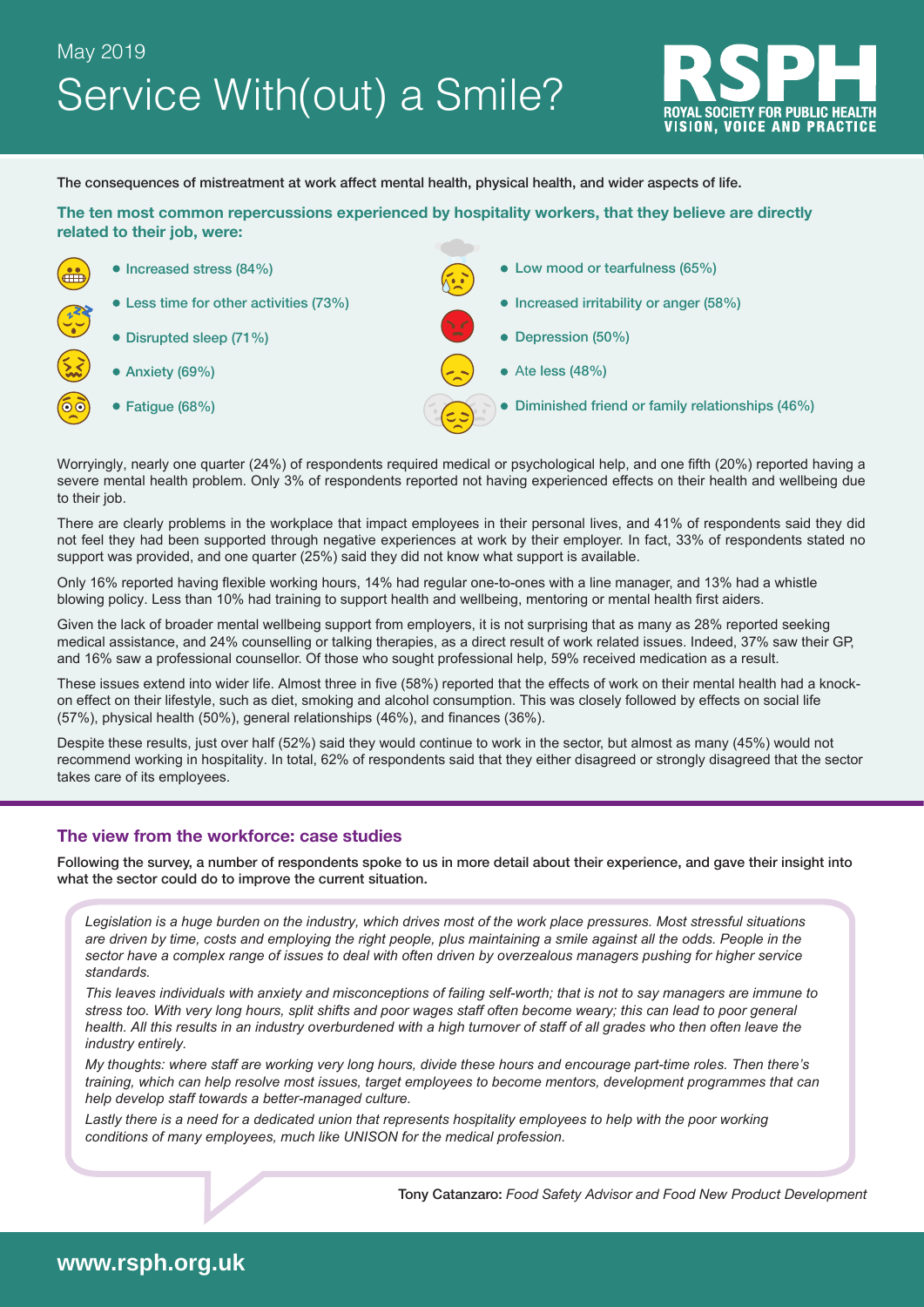Service With(out) a Smile? May 2019



*Some workers in hospitality are truly driven by the desire to provide great customer service. These people work tirelessly towards this end. The nature of this business is a real dichotomy. On the surface it is about the service of the guest and the craft of producing this service, but behind this facade is the reality that it is a business. As a business, it has obligations to stakeholders to show a profit, in good times and bad. And when the revenues are not pouring in, the business has obligations to keep overhead as low as possible.* 

*Thirty years ago hotels were great places for chefs to practice their culinary craft. In a hotel one could expect slightly below average wages, but in turn what you received were great benefits; steady hours, the best equipment and plenty of colleagues to work with.* 

Since this time we have seen several global economic crises. The response of the industry was to preserve the profit *(an admirable business attribute) but at the expense of the peace of mind of the workers. Many jobs were lost. In my experience with a large multinational company, these job losses came through attrition and not through layoffs.* 

*After some recovery in the economy, revenues returned, but jobs did not. As businesses were able to run leaner, they were now expected to continue to do so. The staff which used to be the pride of the establishment were treated as an amenity, a necessary evil. Often working long, unsociable hours and often without commensurate overtime pay. These dedicated people, with a true desire to serve, feel like they are failing.* 

*Currently we are seeing several thousand hospitality workers leave the industry each year in the UK. Often because they have been pushed beyond reasonable limits, family life suffers, health suffers…*

*Outside the business world there are several charitable organisations that have recognised this and offer emotional assistance to people in the hospitality industry. I have witnessed some of this recovery and am very grateful.*

Anon: *A chef with 20 years of experience in the industry, who wished to remain anonymous*

### **Suggested recommendations**

#### **Employers to put in place systems and processes that protect mental health and wellbeing**

Many suggestions that emerged from the hospitality workers who completed the survey were simple, practical solutions that employers can introduce to improve the working environment. Critically, legislation should make any systems and processes implemented compulsory for the whole sector. These systems and processes must be enforced to be effective.

Time management: Shifts could be shorter with proper breaks factored in to create stability and more of a routine. Rotas should be shared fairly between staff, and allow for time off, including sick and holiday leave. If an employee works extra hours, they should be given time off in lieu. Hiring more staff could help achieve this, and would make working conditions safer. Almost half (41%) of suggestions from our survey were about improving time management.

Employee-manager relationships: Regular one-to-ones and appraisals between employees and managers should be standard. This would help create space for discussion about individual needs, and mental health and wellbeing in the workplace. Employees should also be able to give anonymous feedback and report incidents, which could be supported by having a whistle blowing policy. Over two thirds (71%) of comments mentioned the importance of good employee-manager relationships.

Managers: Line manager involvement in workplace wellbeing strategies is emphasised both in the Workplace Wellbeing Charter, xxv and Dame Carol Black's Review of the health of Britain's working age population.<sup>xxvi</sup> It is also a key component of NICE quidelines on mental wellbeing at work.<sup>xxvii</sup> There should be training for managers on mental health, giving support, how to communicate effectively, and conflict resolution. Programmes such as Connect  $5<sup>2</sup>$  which trains front line

health and care staff to help people improve their mental wellbeing, could be adapted for the hospitality setting. Managers should also be aware of where to signpost employees to for help, and should make their employees aware of this too. Nearly one fifth (19%) of survey suggestions were about the qualities of a good manager.

Support: Employee Assistance Programmes should be available to all. This could include mental health first aiders, wellbeing mentors, drug and alcohol support, and training and education. For instance, the RSPH qualification Level 2 Understanding Mental Wellbeing provides training on the principles of mental wellbeing. Statements on opportunities for support appeared in 40% of suggestions.

Working environment: Zero tolerance of abuse towards staff should be standard. The working environment should aim to be fun and friendly, and empower individuals to look after their physical and mental health. Employees should be treated with respect and have opportunities to bond at team building days and during company-wide staff meetings. Almost one quarter (23%) of comments were related to ways the working environment could be made better.

HR: HR policies should be part of every workplace no matter the size. Only 2% of suggestions mentioned workplace policies, which suggests there is less awareness of HR practices. These should be introduced into every organisation and employees made aware of them.

<sup>2</sup>RSPH, 2017. Available at: https://www.rsph.org.uk/our-work/videos/itn-films/itn-film-2017-the-public-s-health-across-the-life-course/rsph-in-2017/connect-5.html